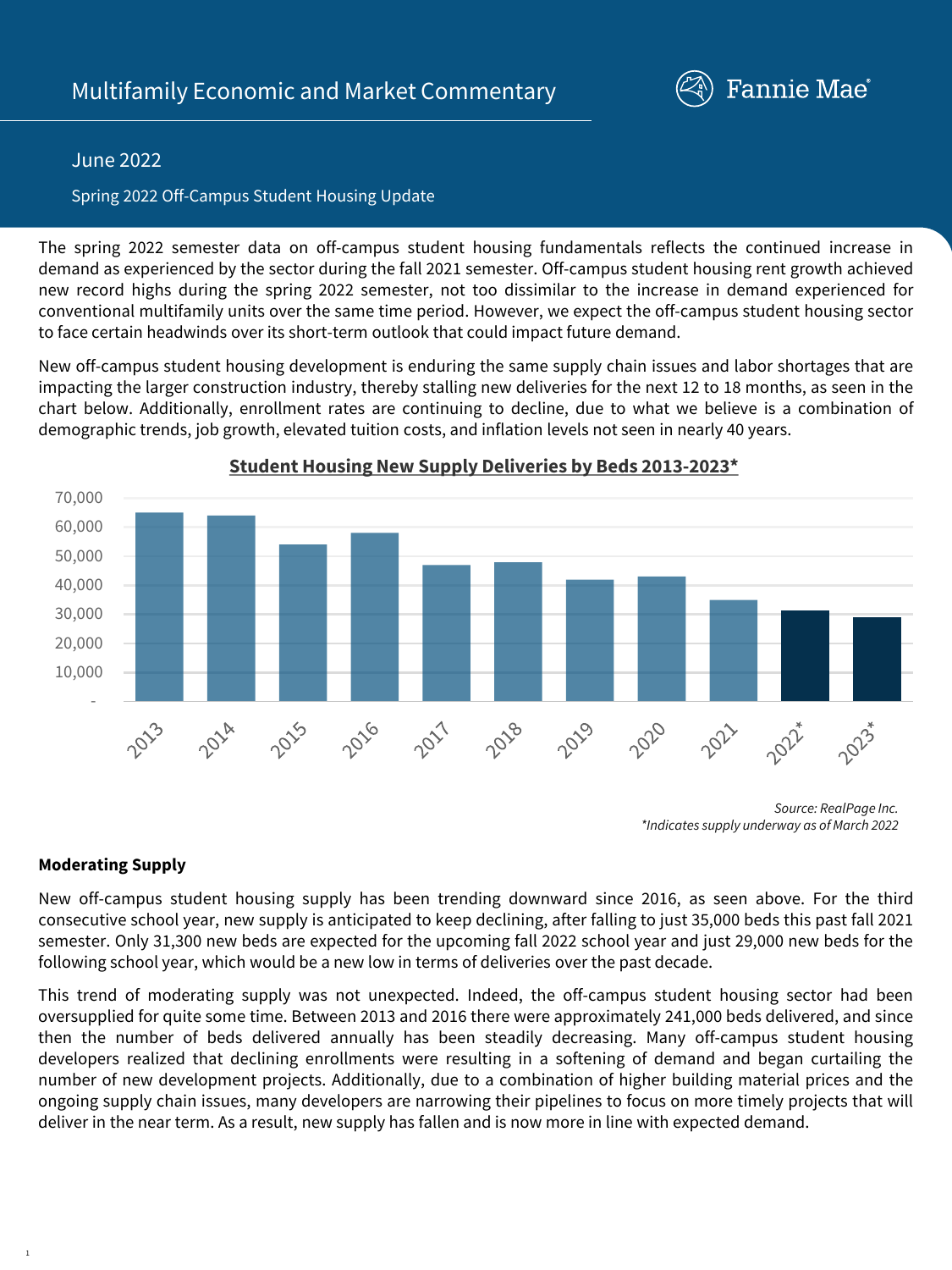#### **Rent Growth Rebounding from Pandemic Lows**

 $\overline{2}$ 

At the beginning of the pandemic in March 2020, many college and university campuses began to close and, as a result, off-campus student housing rent growth declined dramatically that year, as seen in the chart below. Although off-campus student housing remained open, many students opted to stay at home. By the fall 2021 semester, there was elevated pent-up demand stemming from a variety of students, including those that had deferred their 2020 acceptances, taken a gap year in the hopes of waiting out the pandemic, and new and returning students that were now willing to attend school in-person due to the availability of COVID-19 vaccines.

Off-campus student housing rent growth has remained positive over the past several years, including during 2020 when it squeaked by with just 0.5% annual rent growth, despite declining 4.4 percentage points year over year. However, due to the spike in demand the following year, rent growth in 2021 accelerated to a new high, rising an estimated 8.3%, besting the previous high of 6.1% in 2015.

The amount of asking rents per bed rose alongside the higher rates of rent growth. For the year ending 2021, the asking rents per bed at off-campus student housing properties was estimated at approximately \$943 compared to \$871 per bed in 2020, according to data from RealPage, Inc. The increase of \$72 per bed between 2020 and 2021 was the highest on record, and it's much higher than the average annual increase of \$32 per bed since 2013. The 2021 rate was a return to a more normalized increase after asking rents per bed had increased by just \$4 in 2020 due to the lack of demand stemming from the pandemic.





*Source: RealPage Inc.*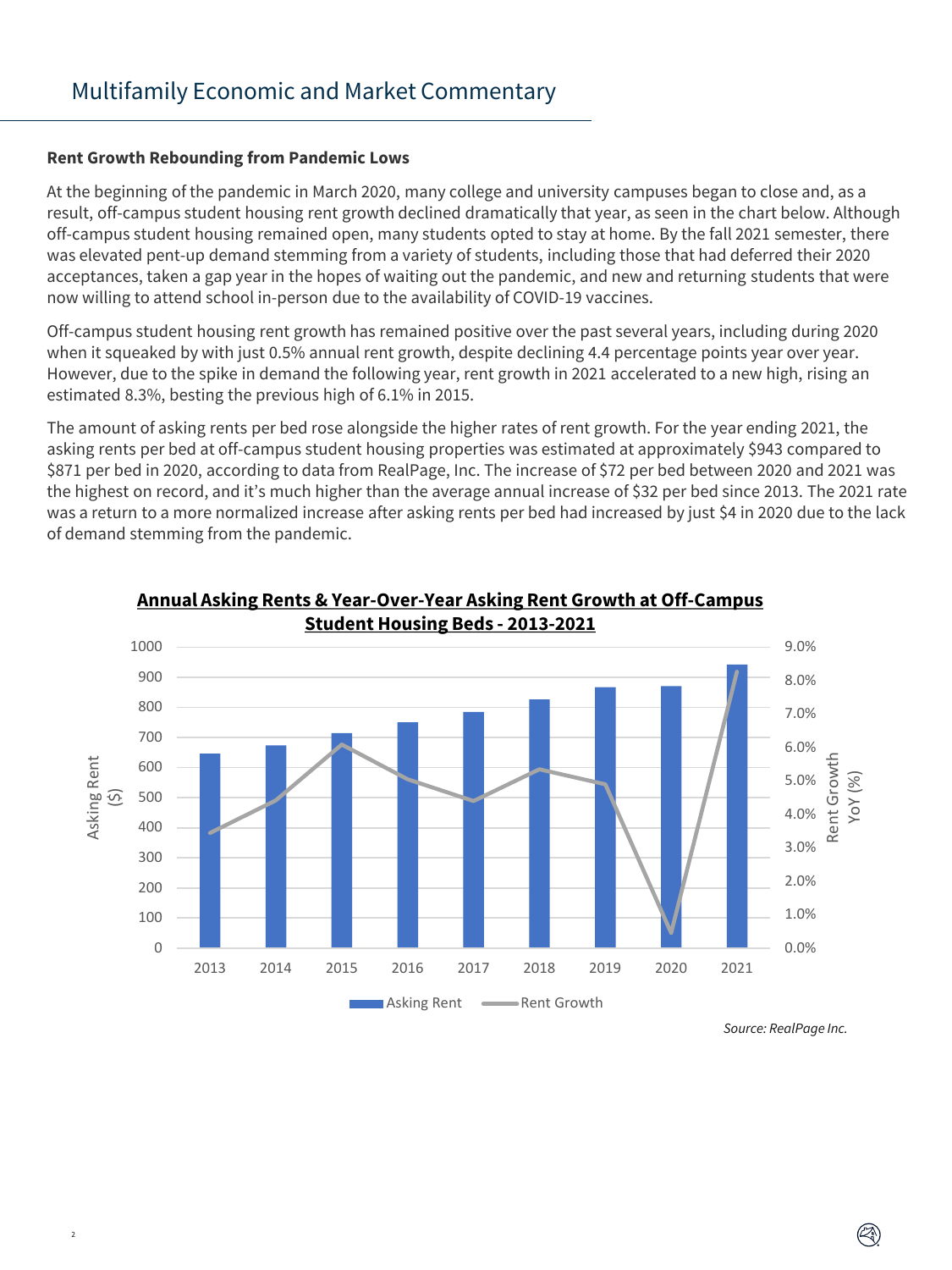# **Declining Enrollments + Rising Tuition = Softening Demand**

According to the *National Student Clearinghouse Research Center,* as of spring 2022, total undergraduate enrollment declined by 4.2% year over year, after having already declined by 3.5% in the spring 2021 semester. Declining college enrollments have trended downward over the past few years, and we expect that softer demand will continue for the next few years, due in part to rising tuition costs, which we'll discuss below, and record levels of inflation.

According to data from RealPage Inc., since 2013 weighted tuition growth, which includes both in-state and out-ofstate tuition costs, has risen at a much faster rate than enrollment growth each year. In fact, weighted tuition growth for 2021 was approximately 2.5% compared to enrollment growth of 1% during the same period. Furthermore, even during the onset of COVID-19 in 2020, weighted tuition growth still managed to outgrow enrollment growth, albeit slightly, as many institutions froze or delayed tuition increases.

In 2020, weighted tuition growth was approximately 0.9% compared to enrollment growth of 0.6% . The current cohort of Generation Z college-age students is less populous than the previous and biggest cohort of Millennials. In addition, high school graduation rates have been declining in recent years, resulting in a smaller pool of potential college-age students. Enrollment growth has not exceeded 1% since 2017, and it bears watching if weighted tuition growth continues to increase, perhaps to help compensate for fewer students.



*Source: National Student Clearinghouse Research Center*

Ø)

3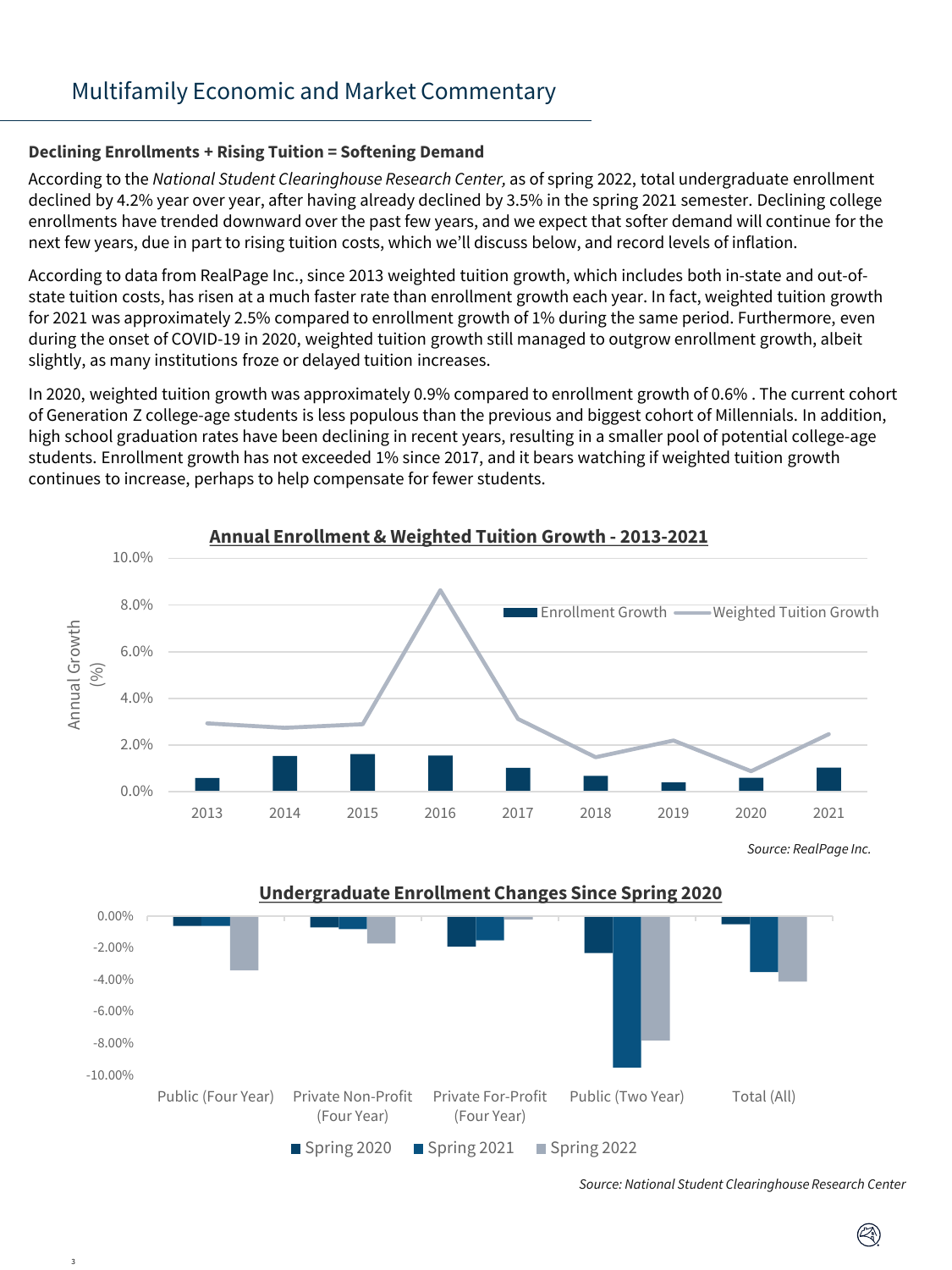## **New Supply Concentrated in the Southeast**

According to RealPage Inc., much of the 31,300 new beds expected this year are being delivered to schools primarily located in the southeastern region of the country. Virginia Polytechnic Institute and State University ( Virginia Tech) is expected to have the largest amount of new off-campus housing supply delivered, with at least 1,920 beds in the upcoming school year. The University of Florida and the University of Washington round out the top three, expecting 1,672 and 1,616 beds, respectively. The 14 schools listed in the table below account for 18,000 new beds, which is nearly 57% of the expected new supply for fall 2022.

| <b>University</b>                      | <b>Expected Beds Fall</b><br>2022* |
|----------------------------------------|------------------------------------|
| Virginia Tech University               | 1,920                              |
| University of Florida                  | 1,672                              |
| University of Washington               | 1,616                              |
| Indiana University                     | 1,570                              |
| University of North Carolina-Charlotte | 1,478                              |
| <b>Clemson University</b>              | 1,396                              |
| University of Michigan                 | 1,103                              |
| University of South Florida            | 1,086                              |
| University of Texas-Austin             | 1,039                              |
| University of Maryland                 | 978                                |
| <b>Auburn University</b>               | 889                                |
| Northern Arizona University            | 854                                |
| <b>George Mason University</b>         | 825                                |
| University of Georgia                  | 806                                |
| Georgia State University               | 741                                |

## **Supply Underway at Select Universities for Fall 2022**

*Source: RealPage Inc Note: Data as of March 2022.*

## **Student Housing Headwinds Persist**

4

The off-campus student housing sector emerged from the pandemic and achieved performance levels that exceeded pre-pandemic highs, but that is not necessarily an indicator of future trends. New supply has continued to moderate and is now on track to deliver the lowest amount in more than a decade for both the upcoming fall 2022 and 2023 school years.

The headwinds that persist for the student housing sector are a combination of demographic and economic. With weighted tuition costs continuing to rise faster than overall enrollment growth rates, the supply of off-campus student housing is likely to continue to decline, potentially worsened by a dwindling applicant pool. We believe the student housing sector will need to come up with creative ways to encourage those students that do enroll in colleges and universities to choose off-campus housing, and to continue to do so over the long term.